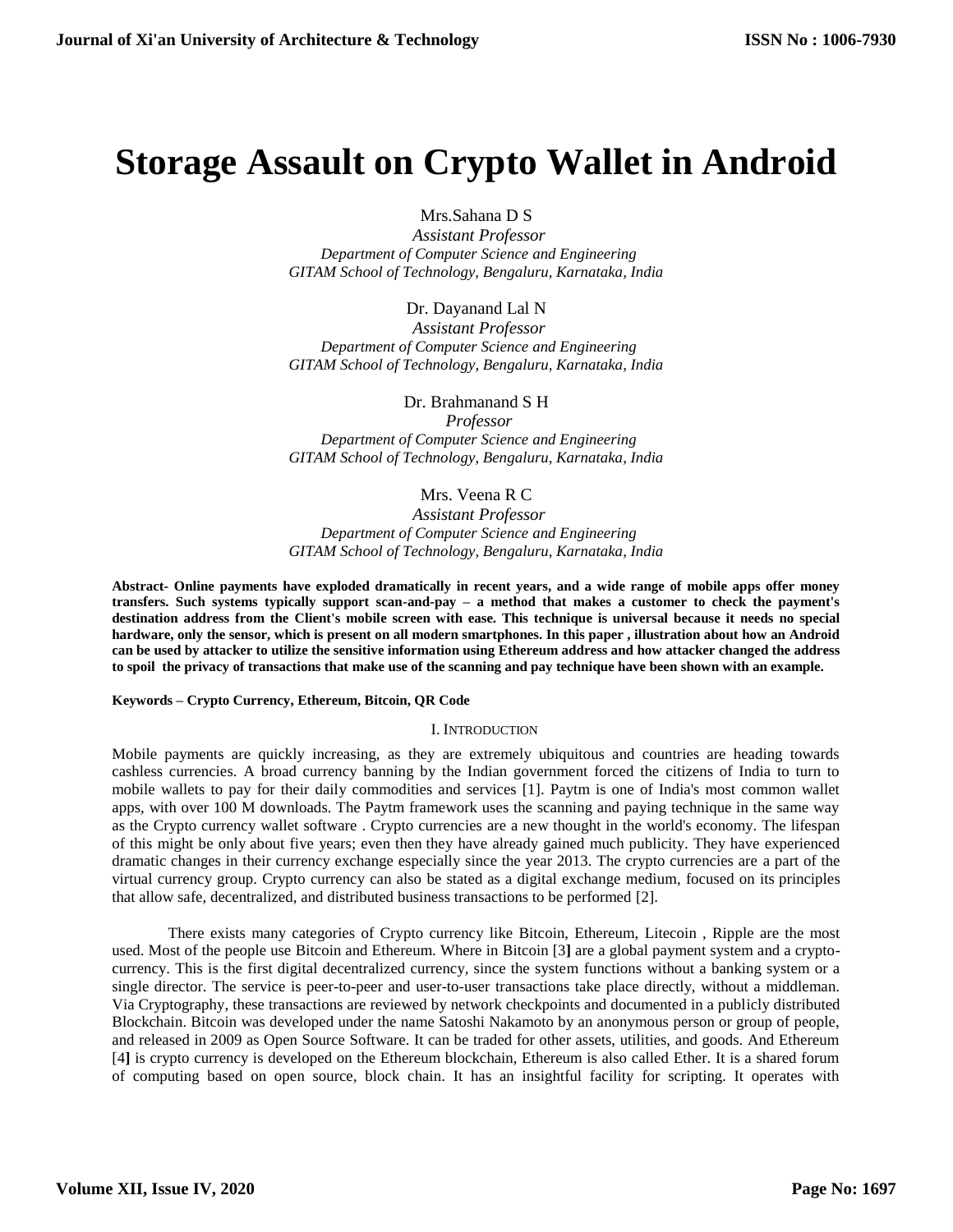.

transaction-based method of payment on updated version of Nakamoto's crypto currency. Vitalik Buterin[5], who was a computer programmer and crypto-currency academic, first launched Ethereum in 2013.



Figure 1: Simple Example illustrating Crypto Attack on Android

In this case the proposed work carried out the work on an Android phone. The specification for the crypto wallet application is undefined. We managed to change the address and research of the contact further if we could also modify the Ethereum, Bitcoin and other addresses of the crypto holders. By this the observation done and found that updating the address of owners is more problematic than fixing the address of contacts as typically the owner doesn't worry about their own address so it is important to re-check the address of the recipients. When compared to other operating systems IOS system is more difficult to jailbreak, which is a process of deleting the restrictions imposed by the software, as well as the amount of effective rooting is very small, which takes huge amount of time. This approach is transparent for an Android app and it doesn't take long to make it root. Hence, if you are using some crypto wallet, borrowing a friend's phone in 2-3 hours, or even losing your phone in during the time, is very risky which is illustrated as shown in figure 1 above. If we see the reason why it is dangerous, it is because of Ethereum [6], which is a big blockchain-based smart contract framework-transforming full programs performed in a decentralized network and typically manipulating digital value units. A network of peer-to-peer nodes that collectively oppose and maintain a common view of the global state, and runs code on demand. The defined one is maintained in a database, secured by an evidence-of-work agreement mechanism similar to Bitcoin's.

The Ethereum addresses consist of the prefix "0x," a standard hexadecimal identifier, combined with the ECDSA public key's rightmost 20 bytes of the Keccak-256 hash (big endian). 2 digits reflect a byte in hexadecimal, indicating that the addresses contain 40 hexadecimal digits. Examples include 0xb794F5eA0ba39494cE839613fffBA74279579268 [7].Taking an Ethereum address as an example above, 0xb794F5eA0ba39494cE839613 fffBA74279579268. Possibly we have to learn to remember it; likely regular users would pay only little attention to remember their own addresses. The address the application generates will be the address that they trust. Upon changing the address, the user displays their QR code created from the modified address (address of the attacker). If other people have checked the QR code nothing will stop it. [8]. In this paper we focus on the experiments on crypto wallet attack showing how dangerous if you lose your mobile phone that has a crypto wallet enabled, and also explaining the approaches to mitigate the attack by following the best practices in security and our field experience.

The rest of the paper is organized as follows. Related work explained in section II. Methodology is presented in section III. Concluding remarks are given in section IV.

### II. RELATED WORK

According to Hayes[9], his work tries to classify the probable source of interest demonstrated on the marketplace by crypto currencies through cross-sectional scientific data. It has been calculated that a regression model leads to three key factors of crypto currency value: the coin mining difficulty; the unit output rate; and the crypto logical algorithm used. Comparative currencies called Bitcoin have been used, eliminating much of the price volatility associated with the dollar exchange rate. The corresponding model can be used to understand better the relativevalue drivers observed in crypto currencies emerging region.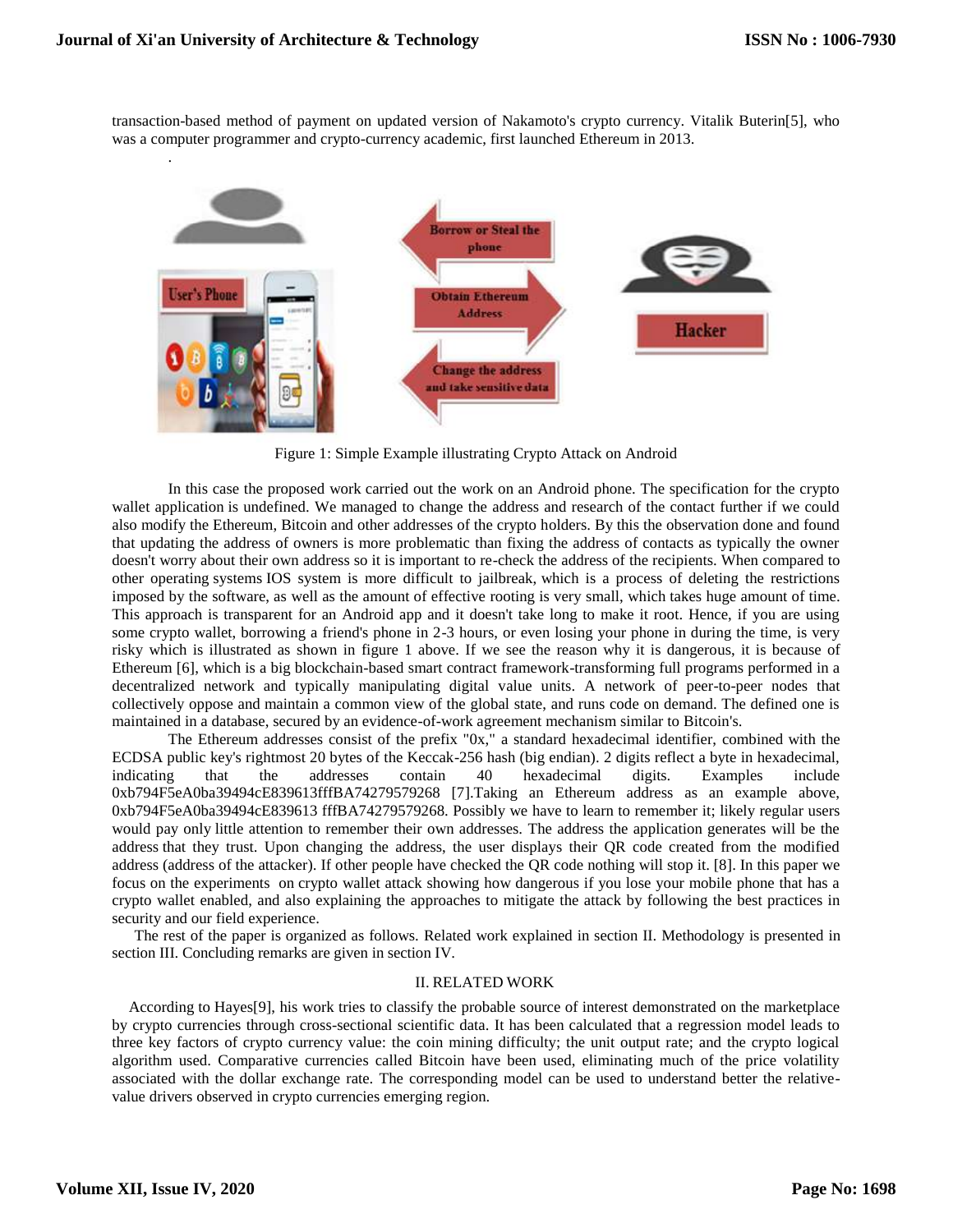T. Moore and N. Christin[10] illustrated about Bitcoin , which has achieved Greater acceptance than any previous crypto-currency; but its success has also attracted the attention of frauds who have exploited organizational weakness and cumulative transaction effects. They concentrated on researching risks facing investors from Bitcoin exchanges that exchange between Bitcoins and local currency. Often it's to blame the frauds but not always. They considered the transaction volume of an exchange using a proportional hazards model which shows that it is likely to close or not.

Shuangyu He[11] et.al describes successful key management of crypto currency has always been a crucial criteria for traditional crypto currency. Though a vast body of crypto wallet-management schemes has been introduced, they are often designed for specific application contexts and sometimes suffer from poor protection. In this paper, they introduced a more reliable, functional, and protected crypto currency wallet-management framework based on semi-trusted social networks, thus enabling users to collaborate with the parties involved to achieve some powerful functions and recovery under certain conditions. Flexible Central Delegation, etc. The performance review reveals those requires less additional costs and have less time constraints, allowing them efficient enough for implementation in the real world.

According to Nikolaos A. Kyriazis[12] et. al Discover the nature of other crypto-currencies and how they should be influenced by the three largest digital capitalization currencies, namely Bitcoin, Ethereum, and Ripple. They used standard data representing the uncertainty market for the crypto currencies. The effect of these three cryptocurrencies 'decline on both the returns of the other virtual currencies is discussed with the family models of ARCH and GARCH and the DCC-GARCH. The study's key finding is that the largest of crypto currencies are similar to Bitcoin, Ethereum and Ripple and that there are no futures contracts capabilities among the largest digital currencies.

#### III. METHODOLOGY

Android uses the file system framework of Linux that has one root. Android uses the framework of the Linux file system and has a single root. It gives you with many choices for preserving your device files. The methodology you choose depends on your individual needs, such as whether you need space for your data, what kind of information you need to protect, and what information needs to be personal to your computer or available to other user and applications.

### *3.1 Crypto currencies used by people:*

Cryptocurrency customers invest their money safely secured with private keys in online "wallets." For a trade, the transfer of money between the members of two digital wallets involves a record of the exchange to be entered in the national public national shared database. Individual computers gather data about every 10 minutes from the new Cryptocurrency or other bitcoin-currency [13**]** exchanges and transform it into a mathematical puzzle. There, proof of the payment-within-a-puzzle waits. Verification occurs only when individuals of another group of participants, called miners, separately resolve the complex mathematical puzzles that support the validity of the transaction, eventually resolving the transaction from one wallet's owner to another. A mine army usually works on the challenge at the same time in a contest to be the first with the puzzle proof authenticating the transaction.

The path several cryptocurrencies achieve its existence is via the "cryptocurrency mining" method , which is a reward, typically some amount of new cryptocoin, is given to the miner who first resolves the encrypted problem. This strategy was developed as an opportunity particularly for those who devote their computers time and computation power to sustain the network and generate new coins. While the difficulty of the puzzle calculations has increased significantly over time miners find that even high-PCs with a powerful processor could not profitably mine enough to cover the costs involved.

#### *3.2 File Storage Structure of Android*

The data storage in Android broadly categorized in to different types as illustrated in below figure 2-

(i) Internal storage of file: Stores the application file system apps and data which is a app-private files

(ii)External storage of file: Stores file information, i.e. a shared external file system, such as a micro sd card, typically used for shared user files, such as photographs.

(iii) Shared preferences: Store private primitive data in pair format that is in key-value format.

(iv)Databases: Store the data in a private database which is a structured data.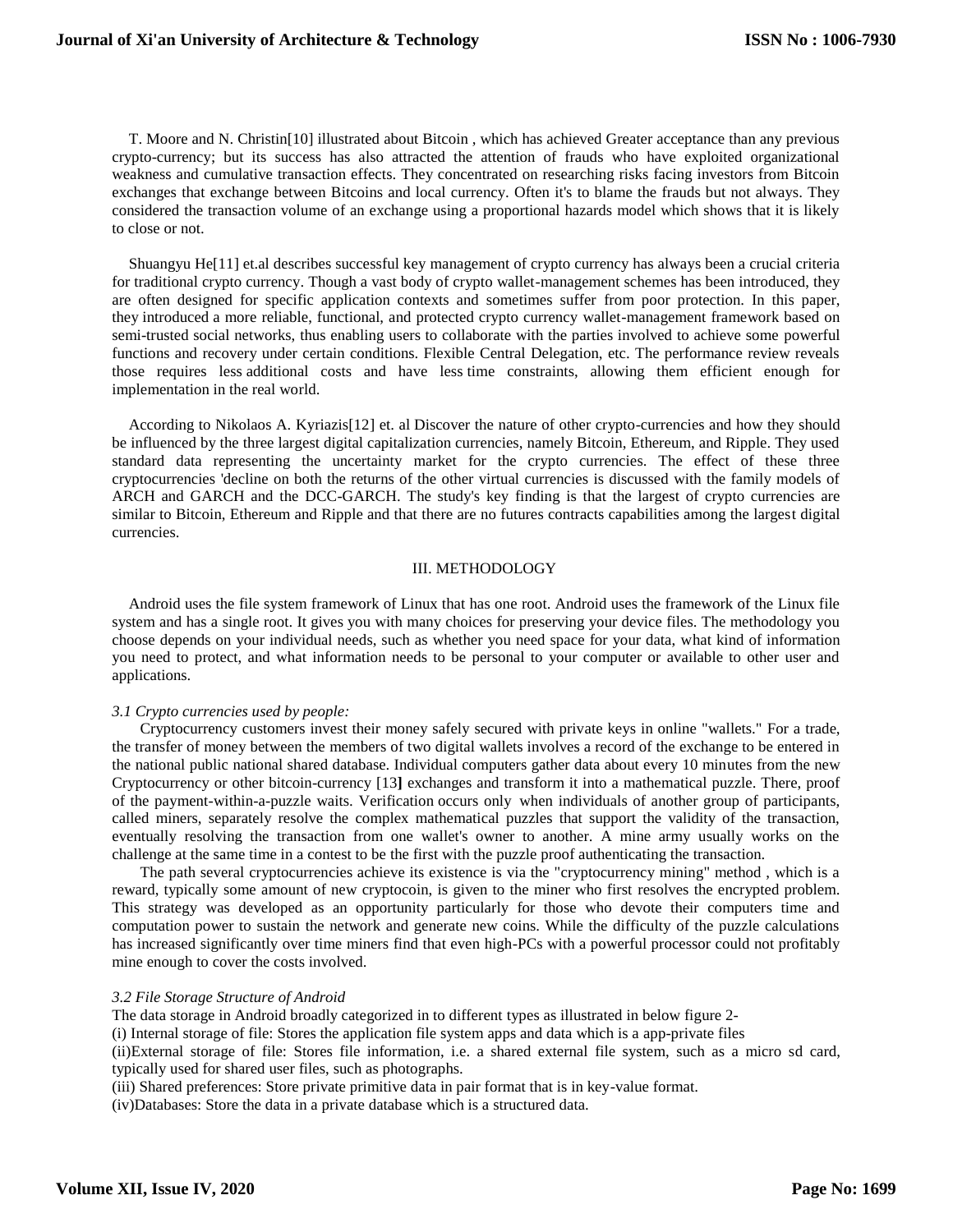

Figure 2: File storage Structure in Android

Each of these solutions is intended for app-private data except for certain types of files on external storage— the data is not necessarily available to other users. You can use the File Provider API if you want to transfer files with other devices [14]. By regular practice, data saved to your app's internal storage are private, and many other apps cannot access them unless users have root access. Such method makes internal storage a comfortable place inside the system for internal data that the user does not need to explicitly access. The application includes a private directory on the file system for each program where you can manage any files that your program needs. When the program is uninstalled individually, the files are erased from the internal storage. Because of this behavior, you cannot use the internal storage to save anything which the user expects to continue irrespective of your request.

### *3.3 Generating Ethereum and QR code*

Download and install "unknown" application for the crypto wallet. After the installation Open the app and establish a new wallet, after successfully creating it, you will be receiving your Ethereum address as other crypto money like BTC. The Ethereum addresses are generated together with its QR code, as seen in the figure 3 below.



Amount Input amount (optional)

Figure 3: Ethereum Address with QR code of User

When you use another cell phone to check this QR you can get the Ethereum address in the plain text. When you are using the open-source QR library[15], be-alert of the vulnerability to QR code. Unanticipated errors might occur at any moment; a large amount of money may lose if the QR code produces a wrong character, keep in mind giving one wrong character in the address, and might loot your complete money. So make better use of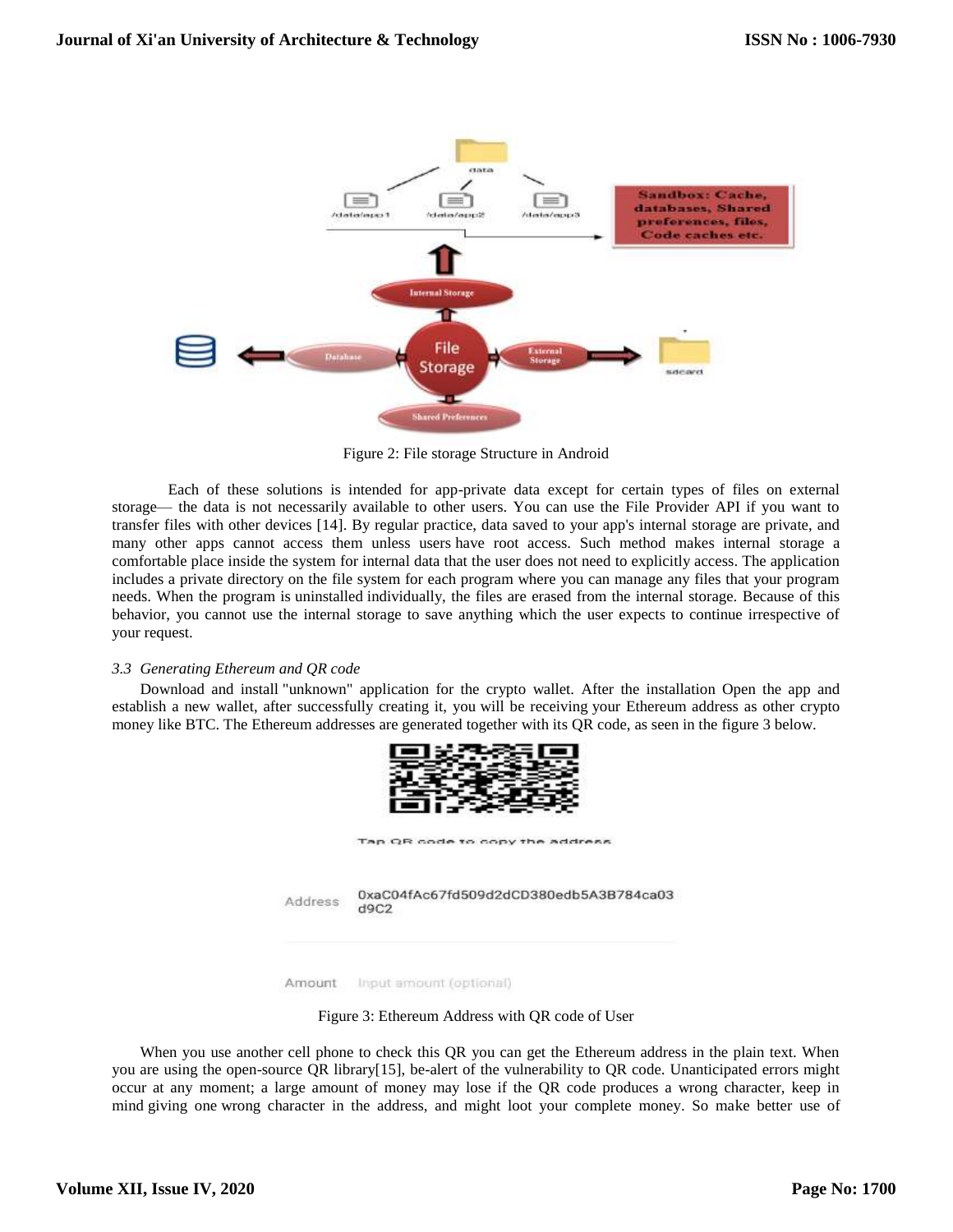EIP55, which is check summed address which will really virtually guarantee that the Ethereum address is properly created. Thus in this case, the QR is created based on the app's Ethereum address. Any time the address is changed the QR code should also change. And if the attacker will change your Ethereum password, it's possible that your QR code will be made up to another one.

### *3.4 Example illustrating the Rooted Android Device attack*

Consider attacker have stolen your android phone where you have installed you crypto wallet. They started changing your Ethereum address to their own Ethereum address. They start firing it from then. They have to go to the sandbox area to change the address, where regular users are limited. The rooting tool is the first step to enter the restricted area that they are required to do. Attacker starts to enable all necessary modes to get ADB, which is called as Android Debug Bridge. ADB is a powerful command-line tool that allows you to interact with your computer. The adb command supports a number of system behavior, such as installing, updating and debugging programs, and offers connections to a UNIX shell that you can use to execute a number of commands on a system that works.

There are four locations where the attacker must pay close attention: those 4 locations are files, cache, databases, and shared prefs. Attacker now begins checking for the document where the Ethereum address stays, the Ethereum address can be found directly by using any grep command or other Linux command lines. Sandbox information is collected in a number of ways, might be plaintext in an xml file, a sqlite3 database with encrypted data / plaintext / binary file. So finding the exact location where actually the address of the holders stored takes some time. Attacker might use grep command to get the Ethereum address to find and examine and to ensure it comes from the Ethereum address of the owner. After getting the Ethereum address by using grep command and analysing it, the data gives the attacker some information.

### *Example 1: With Plain Text as shown in figure 4*

Users Ethereum address:

Ethereum Address &quot: " 0xaC04fAc67fd509d2dCD380edb5A3B784ca03d9C2 &quot";

#### vince:/data/data/unknown "/shared prefs # cat \*| grep "aCO".

<string name="0442a36fa8d310361659768557ae80f411b0859e61c16f15">{&quot;actAddress&quot;:&quot;ACTCuLHZfECom4U4 wjxnx41YFj5P5bm6tdDN","bchAddress":"1a1CSq6WUxt8WUHMV1Vk9HQHpbCNomJSK","bsvAddress&q |uot;:"1a1CSq6WUxt8WUHMV1Vk9HQHpbCNomJSK","btcAddress":"1Mnp53qKYzhpwVez2JowRkW1tnNJJ ","createTime":0,"eosAddress":"EOS7kukYEfL5KrC8XcB46E8cxWeBP8ciQbt9qQq4G92fP9dhXX9ZH {\duot;etcAddress":"0x75047C388cF73Bf31E5Af86d7D13f086307a06ad"."ethAddress" CD380edb5A3B784ca03d9C2","gxsAddress":"GXC6dEUyFGZRZYMSLalBVWtoZY3sTfaYFXeX X4XWv1p8m4LV5J43P","id":"0442a36fa8d310361659768557ae80f411b0859e61c16f15","isMnemon icNew":true,"ltcAddress":"Lgf8YKQVTLEhRbsUEf5o8jW9XTHC3ZRUYS","name":"Kcas h-wallet","needBackup":false,"tokenDBVersion":323,"type":"wallet type mult k/strino>

Figure 4: Users Ethereum address in Plain Text

The attackers' address:

" 0x587Ecf600d304F831201c30ea0845118dD57516e"

Therefore, the attacker simply has to modify Ethereum address with his Ethereum address. It is not efficient to adjust the data within the sandbox, this could break the files system and trigger "unknown wallet stopped, submit bug report to...." To prevent this, the attacker transfers the file to sdcard which is external storage , instead uses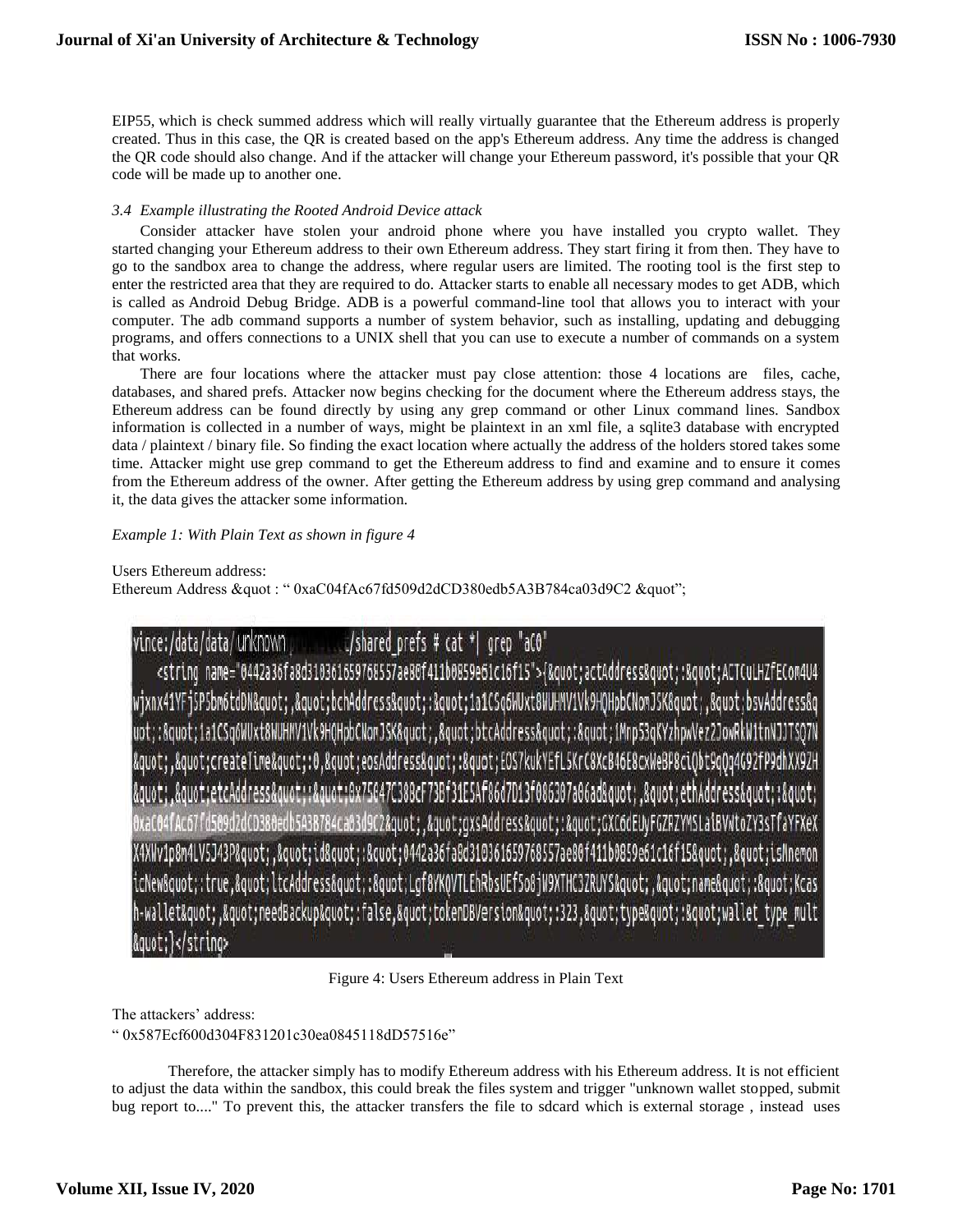ADB transfer to their own local machine and modify the document without any constraints. This can be done using the commands shown in below figure 5.

### \$ ep wallet info sp.xml /mnt/sdeard/

### On their local computer terminal

## \$ adb pull /mnt/sdcard/wallet\_info\_sp.xml /home/attacker/unknown/

Figure 5: Use of Copy command and ADB command to transfer data to local machine

After transferring the data to the attacker's machine , now he is able to change their file as they want (using Ethereum address). Users Ethereum address is shown in figure 5 above and Hackers Ethereum address are shown in below figure 6, upon changing the user's address, he / she simply has to move it back to the sdcard and then copy it to the shared prefs.

### \$ cp /mnt/sdcard/wallet info sp.xml /data/data/unknown/shared prefs



### Figure 6: Changed address of User to Attacker's Address

To guarantee the application runs as intended, the permissions for the wallet info sp.xml file as well as the user, groups, etc are set correctly. Otherwise the program fails and the error shows up. After efficiently editing the Ethereum address, open the software and you can observe that the attacker's Ethereum address will be updated as shown in below figure 7.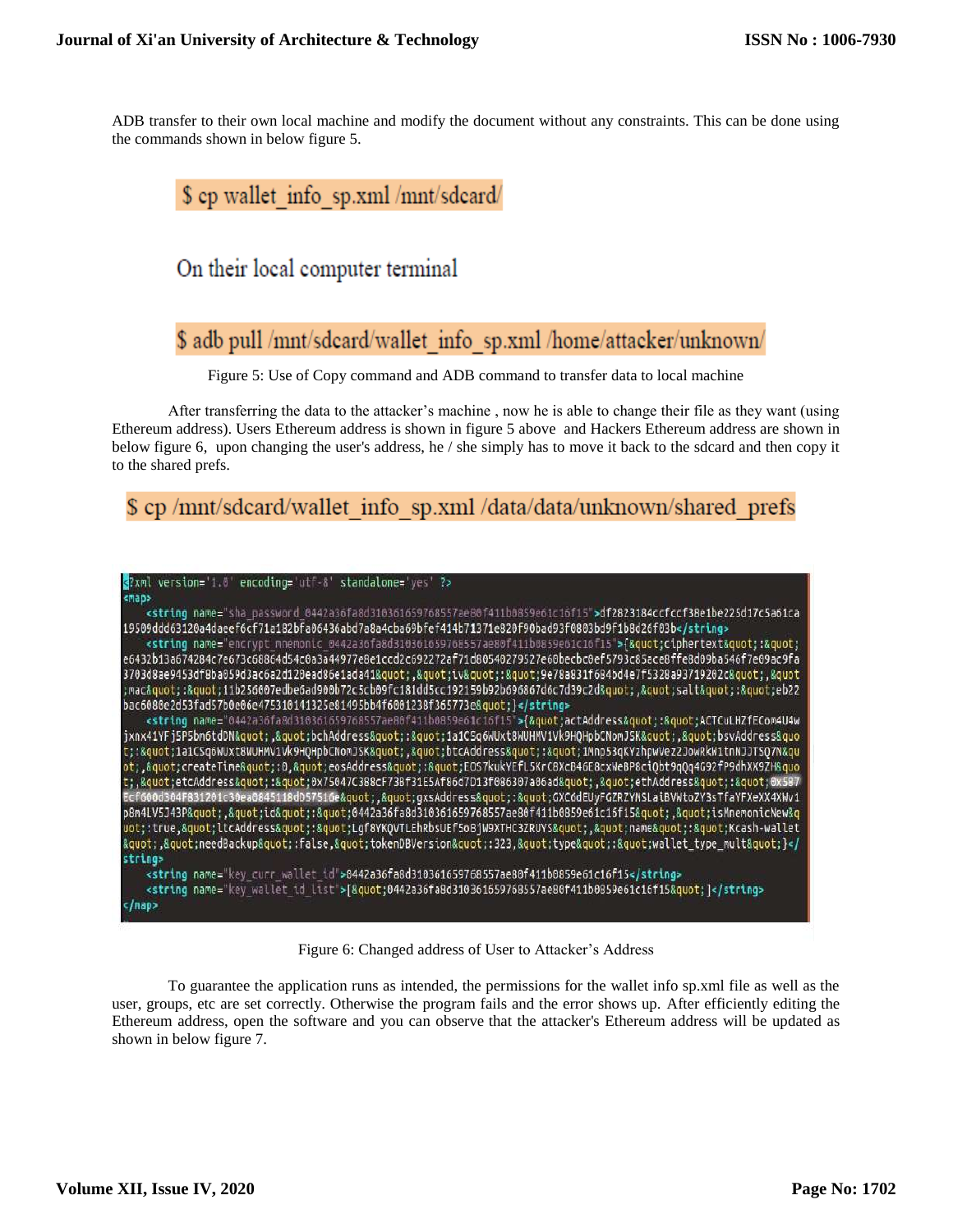

Another QR code reader program is used by the attacker to test if the QR code on the wallet has been changed along with their address. And the attacker whom we have considered in this work got the correct match for it as shown in figure 8.

# iban: 0x587Ecf600d304F831201c30ea084511 8dD57516e?token=ETH

Figure 8: QR code reader program sample used by Attacker

Example 2: With Binary File

Even if we save the data in database also the attackers tries to steal the data. Below figure 9 shows the example of how data stored in binary format and figure 10 shows how it gets converted to string format using the string command.

```
Case 1: Binary file format
```

| 图":"AAAA                                                                                                                                                                                                                                                               |
|------------------------------------------------------------------------------------------------------------------------------------------------------------------------------------------------------------------------------------------------------------------------|
| 80", "PAAAAEP! '!*                                                                                                                                                                                                                                                     |
| $p! \cdot \text{IAAAAE}$                                                                                                                                                                                                                                               |
|                                                                                                                                                                                                                                                                        |
| AAAA <sup>8</sup> 18RprC3QXR4ZAb5whaKP9cKiSXNJVpEAvp                                                                                                                                                                                                                   |
| AAAA 關pR81d":"AAAAe{{}![pAAA[}bl2Fs <u>dC</u> VKX1+w6CrgYcky8xAlZyq2urzPznGaGjDXQn+Zdj6duSnxNFaIlUnwg9K+TFHxlWbr5UXCogeCDLSStM                                                                                                                                         |
|                                                                                                                                                                                                                                                                        |
| <b>图, "pAAAA</b>                                                                                                                                                                                                                                                       |
|                                                                                                                                                                                                                                                                        |
| <b>Stice_usAAAA+</b>                                                                                                                                                                                                                                                   |
| $+16"$ #4                                                                                                                                                                                                                                                              |
| O#8#H#AAAAEBH#18RpAAAAeBHBBB6+AAAANBU2FsdCVkX1+36ApmrFSCTuQf0Gd5zxtqYcK0PAMIjde0ioZA/fG99nDRZaD<br>9HqA1za0H3tVfDCigik3tJmGp2jqpaJJyGhBj7c2abRngZxEBP/iQ9W7L0KC7Bx79FiGAAAAAe <mark>ry</mark> # <b>ly</b> 5+AAAA <mark>ry</mark> U2FsdGVkX19h6Nfyxs <u>zFHab</u> vzb6h |
| distTOWJuidMXSSPnZrQX4+J7qfONe7MjQxoSE6tvfutUcRZMWdBQJws0yl3XY0f+z9uaUU4g9ZySjeiR/YUGt/TfAktSLVC34mpAAAAe <b>R\$S{#S6AAA</b>                                                                                                                                           |
|                                                                                                                                                                                                                                                                        |
| "AAAA                                                                                                                                                                                                                                                                  |
|                                                                                                                                                                                                                                                                        |

Figure 9: Binary File stored as default. Realm

Case 2:

**(i)** In order to read the data stored in binary file format which is a plain data, "String" Command is used.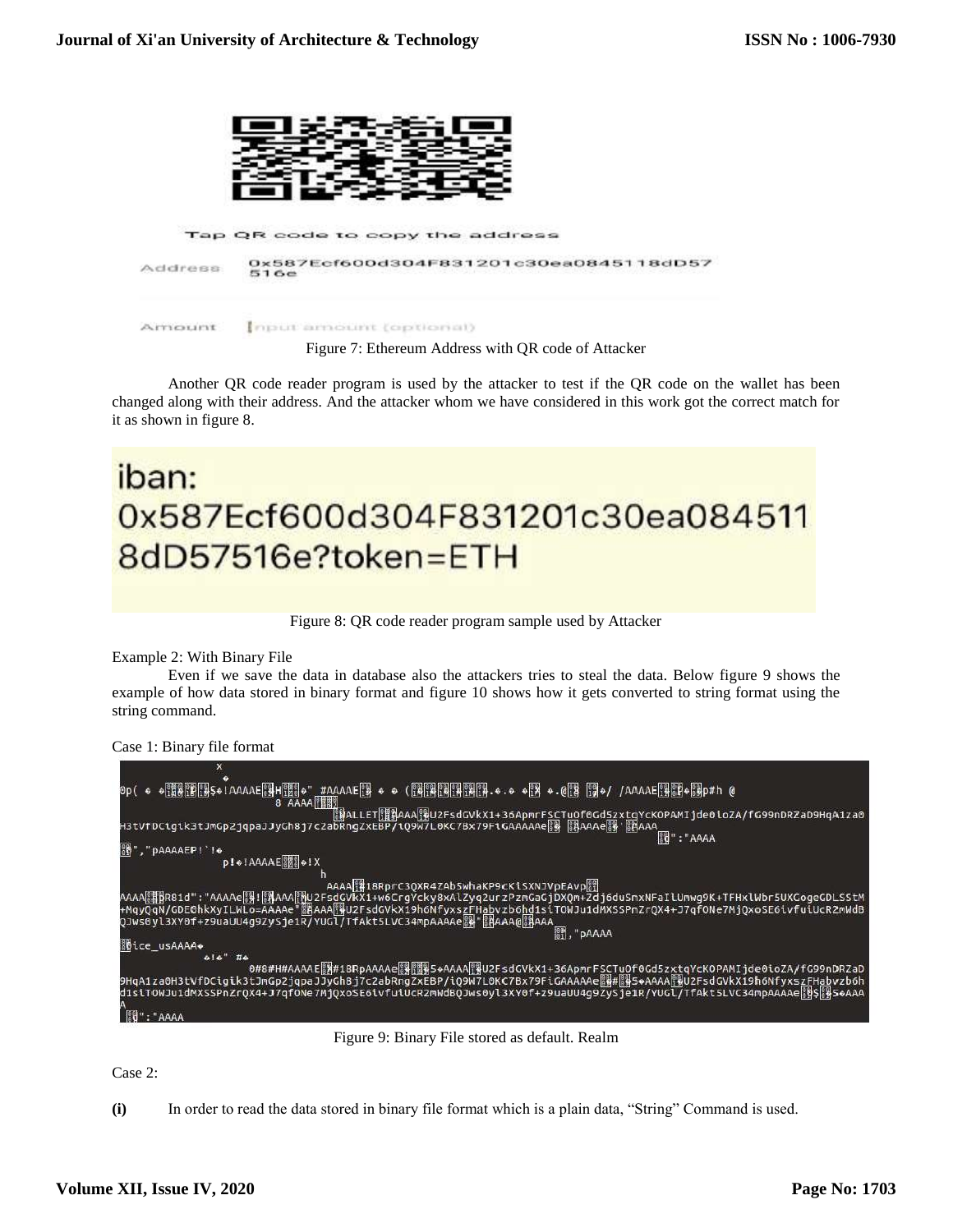

Figure 10 : Conversion from Binary to string using string command

**(ii)** The attacker is able to get the Ethereum address by combining with strings using the grep command once after getting the user address in plain text format as shown in figure 11.



Figure 11 : Combining with grep command to get Ethereum Address

Use of any text editors, the attacker cannot modify the data in plaintext because the binary file does not allow todo so, or even if necessary, the file will be broken down. They make use of command "hexdump", which is a command-line tool that is used to demonstrate the raw bytes of a document in different ways such as hexadecimal, viable on Linux, FreeBDS, OS X, and other platforms. [16]

\$ hexdump -C default.realm | less

| <b>CONDITION</b>                              | $-1$                      |                |                  |                  |                         |                         |                  | <b>CLES</b>    | <b>TELL</b>             | <b>TAXABLE</b>    |              | $-1$           |                         |                  | <b>CALLS</b>         | <b>CONTINENT</b> | 03097591 00007200                                                                               |
|-----------------------------------------------|---------------------------|----------------|------------------|------------------|-------------------------|-------------------------|------------------|----------------|-------------------------|-------------------|--------------|----------------|-------------------------|------------------|----------------------|------------------|-------------------------------------------------------------------------------------------------|
| <b>120 00 00 00 00 24 JS 03</b>               | 38.456                    | 6.56           | 0.01             | 38.95            | 38.77                   | 28.900                  | <b>SR 28</b>     | <b>DR 75</b>   | 18.48                   | 66                | <b>38.22</b> | 0.03           | 0.1                     | 38.59            | 演員                   | <b>RT</b>        | 香港过程学校法院艺术学过高报生学                                                                                |
| occocho                                       | 63                        | 31             | 66               | $6 - 1$          | 66                      | 62                      | 63               | 65             | 34                      | 64                | ee           | 22             | 2c                      | 22               | 70                   | 65               | cifdfbcend."."pe                                                                                |
| 49-19-19-19-19-29-10                          | $-11$                     | $-1$           | -1.1             | $-1$             | ict NL                  | 419-419                 | 09-878           | 0.2            | アバ                      | 413 214           | 24.24        | 419-316.       | m <sub>0</sub>          | 415-419          | 679.019              | co co            | $AAAAEE + \cdot + K + \cdot + \cdot +$                                                          |
| ocoocido                                      | $-11$                     | 49-10          | - 1              | -13              | $\mathbf{c}$            | 00                      | 0.01             | $O-1$          | 39                      | 36                | 78           | вø             | 64                      | 22               | <b>33 am</b>         | 22               | AAAA96×0d"                                                                                      |
| 00000800                                      | 41                        | 49.79          | 41.71            | -11              | 0.5                     | 00                      | 00               | 0.2            | et es                   | 49.25             | 49.71        | <b>COLCO</b>   | 673-673                 | O <sub>2</sub>   | 00                   | 000              | $AAAAE$                                                                                         |
| <b>COOCHOEST CO</b>                           | $-11$                     | $-11$          | $-11$            | - 1              | 0.2                     | 63.63                   | en es            | 3.43           | 53, 237                 | <b>Similar</b>    | 10 %         | 41.28          | 508.50                  | ca ca            | <b>CO</b> CO         | c's cis          | $ANDA$ , $Z$ , $H$                                                                              |
| 00000900                                      | - 1                       | $-1 - 1$       | $-11$            | -13              | 0<                      | $\bullet$               | $\circ$          | 3.41           | 6 <sup>o</sup>          | <b>CSST</b>       | $\sigma$ es  | 67             | アニ                      | 63               | 67                   | 65               | AAAALanguage                                                                                    |
| 873-873-673-673-733-73, 673-                  | $03 - 03$                 | co en          | 0303             | $69 - 69$        | 69.69                   | CDCD                    | <b>CO-CO</b>     | <b>CD CD</b>   | 413-813                 | <b>SID CD</b>     | $-0.00$      | 415-415        | 03.03                   | <b>CONCO</b>     | 809-809              | 433-433          | $- - - -$                                                                                       |
| 00000920                                      | 88                        | $^{oo}$        | 88               | $^{oo}$          | $^{\circ}$              | $^{\circ}$              | $\bullet$        | ユア             | 66                      | 69                | 61           | 74             | 88                      | $^{oo}$          | $^{oo}$              | $\mathbf{O}$     | $$ Flat<br>٠                                                                                    |
| 02-03-03-03-03-23-03                          | 49.49                     | 03.03          | 49.69            | 419-819          | 479.0%                  | 419-419                 | 413,479          | 000            | 673 673                 | 49.09             | 473-673      | 872-673        | 415-415                 | 03.03            | 809-809              | 49.49            | .                                                                                               |
| 88888848                                      | $\mathbf{m}$              | $^{50}$        | $\circ$          | <b>exes</b>      | $^{co}$                 | $-0$                    |                  | 3. b           | 60                      | アコ                | -12          | 61             | 63                      | бb               | 75                   | 70               | $\ldots$ $\ldots$ $\ldots$ $\ldots$ $\ldots$ $\ldots$ $\ldots$<br>÷                             |
| 00000950                                      | <b>175 FOR</b>            | $6 - 4$        | <b>COLOR</b>     | en en            | <b>OVER</b>             | <b>COLOR</b>            | 0.03             | 000            | <b>CO CO</b>            | <b>mm</b>         | ee           | ee             | 00                      | 000              | <b>mm</b>            | 000              | ed.                                                                                             |
| era era era era sia via era era               | 419-429-                  | 49-409         | 4363             | 409-833          | <b>COLCO</b>            | 45.03                   | 419-419          | <b>PL 20</b>   | <b>CLOSE</b>            | 65.75             | 49.54        | 54, 35,        | 6.1                     | $\mathcal{F}$ of | 45.76                | 423-429          | . . Teekate.<br>$\frac{1}{2} \left( \frac{1}{2} \right) \frac{1}{2} \left( \frac{1}{2} \right)$ |
| 00000970                                      | ΘØ                        | 00             | <b>COLOR</b>     | <b>CO-CO</b>     | <b>OB</b>               | ee                      | ee               | $\bullet$      | œœ                      | <b>CONTRACTOR</b> | <b>ma</b>    | 00             | ee                      | <b>CO</b>        | <b>COMPO</b>         | <b>OC</b>        | .                                                                                               |
| 413-415-415-413-413-418-2FL-015               | 49-418                    | CO-RTS         | 49.69            | 419-473          | co eu                   | 415-415                 | 49.43            | 3. 89          | <b>CLASS</b>            | <b>CO 53</b>      | $-1$         | $-1$           | お店                      | <b>IS 1</b>      | 77.01                | <b>Ch 75</b>     | - - - - - T La URa Le                                                                           |
| 88888998                                      | 00                        | 00             | $_{\circ}$       | 88               | $^{00}$                 | 66                      | . .              | $\bullet$      | லை                      | 88                | $\mathbf{a}$ | 66             | $\bullet$               | $-$              | 88                   | $\ddot{o}$       |                                                                                                 |
|                                               | <b>CO 00</b>              | <b>Ch.Ch</b>   | 0 <sup>o</sup>   | <b>CO 69</b>     | <b>CO CO</b>            | 499.993                 | <b>Chill</b>     | ほぼ             | アル                      | 7.50              | 49.43        | お来             | 63.7                    | アロ               | <b>CA 75</b>         | 49.69            | <b>TELLIMSGRADE</b>                                                                             |
| 0000000000                                    | <b>C3 63</b>              | <b>CO ED</b>   | 60               | 4343             | $\alpha$                | <b>CON COR</b>          | <b>CO ED</b>     | $^{0}$         | <b>C3-83</b>            | <b>C3 C3</b>      | $-0.02$      | 423-433        | <b>CO-KD</b>            | 00               | <b>K3 03</b>         | 43.0             | $-$                                                                                             |
| 00000000                                      | 88                        | <b>CHO</b>     | $^{\circ}$       | $\mathbf{O}$     | $\circ$ $\circ$         | $\mathbf{O} \mathbf{O}$ | ee               | 3.63           | アコ                      | 68                | $-$          | - -            | 客田                      | 43.49            | 25.44                | $^{\circ}$       | . ShowONT                                                                                       |
| 103 03 03 03 03 13 c1 03                      | <b>CO-CO</b>              | CD ES          | <b>CD CD</b>     | 63-63            | 403-413                 | 63.63                   | 49.49            | <b>CO CD</b>   | <b>CO-13</b>            | 43 63             | 473-009      | 419-419        | 0.0                     | C3 C3            | <b>CB CD</b>         | 83 63            | $\sim$<br>$\sim$                                                                                |
| 88888988                                      | 00                        | 00             | $\bullet$        | 88               | $^{aa}$                 | $\bullet$ $\bullet$     | $\bullet$        | <b>RL 63</b>   | 69                      | アミ                | お店           | 65             | アコ                      | アニ               | 69                   | フコ               | . 1sRequir                                                                                      |
| 49-19-19-19-19-19-17-49                       | <b>CB 20</b>              | 55.69          | 49.78            | <b>27 38</b>     | アス                      | - -                     | 49.97            | アス             | 63.42                   | <b>CD CD</b>      | 69.69        | 0303           | 00                      | 000              | <b>CO CO</b>         | 69.69            | <b>OF A SSWOFT</b> A PARTY                                                                      |
| 88888888                                      | $\mathbf{c}$ $\mathbf{c}$ | $\mathbf{0}$   | 00               | 0.01             | 00                      | 88                      | 63.63            | O <sub>3</sub> | 69                      | アコ                | 55.08        | $-5.55$        | アコ                      | アニ               | 45.59                | アコ               | . LEREQULT                                                                                      |
| 00000410                                      | 65                        | 5.41           | $-$              | アミ               | 63.73                   | 65.83                   | 13.43            | 49.49          | 69-69                   | <b>OB CO</b>      | 00           | es es          | 00                      | 00               | 60                   | 00               | eTouchID                                                                                        |
| 49-69-69-69-69-74-27-69-                      | 0.03                      | C3-C3          | $-0.03$          | 83.63            | 0.03                    | C3-C3                   | <b>CIS CO</b>    | $-$            | 45.53                   | 73                | 54.23        | <b>Co-Tis</b>  | $C_2$ di-               | $65 - 3$         | 49.28                | G                | ******** <b>1.5.0nd8o</b>                                                                       |
| 00000030                                      | 6.3                       | アコ             | 64               | 60               | $\sim$                  | $\sim$                  | $\bullet\bullet$ | $^{oo}$        | $^{on}$                 | <b>100</b>        | 00           | 00             | $\mathbf{0} \mathbf{0}$ | 00               | $-0$                 | 00               | ardtng                                                                                          |
| 23 23 23 23 23 24 - 3 23                      | CD CD                     | <b>COLCO</b>   | $05-00$          | 03.03            | co em                   | <b>CID EIS</b>          | <b>CIS CIS</b>   | 1.7            | <b>CLASS</b>            | アス                | <b>N-27</b>  | 43.75          | <b>CO 12</b>            | 63.75            | 49.93                | アロ               | コインティー・・・ 毛虫性の心の毛が                                                                              |
| 00000450                                      | 0.57                      | $-12$          | 6f               | $6-1$            | 72                      | 64                      | 60               | $G \oplus$     | 0.7                     | 88                | ee           | œœ             | $^{aa}$                 | 88               | 66                   | ee               | eBoarding                                                                                       |
| 000000000                                     | 09.05                     | 69.69          | 0.03             | <b>CD CD</b>     | 0.03                    | <b>CD CD</b>            | en es            | <b>Chair</b>   | <b>DO 23</b>            | アニ                | アス           | 学区             | 65.75                   | <b>CS 40</b>     | 7.41                 | <b>PL CO</b>     | 化无子光光光子 化光线机机 经的生物                                                                              |
| 00000470                                      | 61                        | 67             | 65               | $\mathbf{O}$ (b) | $\bullet$               | <b>ED.CD</b>            | $^{\circ}$       | $^{60}$        | <b>00</b>               | <b>CONTENT</b>    | $^{o}$       | 0.03           | 00                      | 00               | <b>AT'R CO</b>       | <b>C</b> +CH     | <b>JEGEN - - - - - - - - - - - - -</b> -                                                        |
| 00000480                                      | <b>CD 03</b>              | 00             | $-0$             | 60               | <b>DO</b>               | 49.69                   | exes             | 生成             | (3, 4)                  | 6.5               | アの           | 6F             | アミ                      | 69               | 学问                   | 41.3             | <b><i>Atterior deposite</i></b>                                                                 |
| 413 413 413 413 413 414 413                   | 0.43                      | <b>Ch</b> vill | ァコ               | 415-413          | CO-CO                   | <b>CD CD</b>            | CD-CD            | 050            | CO CO                   | $\alpha$          | <b>CD CD</b> | 03.03          | <b>CON COM</b>          | 000              | <b>CSCO</b>          | 423-473          | ddr.<br>.                                                                                       |
| 88888388                                      | கை                        | 00             | $^{\circ}$       | ee               | 88                      | 88                      | கை               | 32, 400        | $c-c$                   | $\sim$            | アコ           | 7.41           | 55.48                   | 69               | es ed                | 65               | lostTime<br>.                                                                                   |
| <b>0100000000</b>                             | <b>GLASS</b>              | 69.79          | アフ               | <b>COLOR</b>     | 49.5%                   | <b>ATA PE</b>           | 49.43            | $03-03$        | 413-413                 | 89.03             | 479-473      | $373 - 673$    | 49.69                   | 69.69            | 879-879              | 479-473          | NewTeed                                                                                         |
| 000000400                                     | $\bullet$                 | 00             | $-$              | <b>COMO</b>      | $\alpha$                | 0.03                    | <b>COMPOS</b>    | 10             | アコ                      | アベ                | 6.5          | 7 <sup>o</sup> | <b>exex</b>             | 0.0              | ee                   | <b>CS CS</b>     | $x \pm a \rho$ .<br>÷                                                                           |
| nnoooado                                      | <b>CONTENT</b>            | <b>COLCO</b>   | <b>CO CO</b>     | <b>COLC'S</b>    | 0.01                    | 410-410                 | <b>CO-CO</b>     | 00             | 69.69                   | 679-679           | 479.079      | 479-479        | 499.699                 | $0+0$            | $-0.01$              | 479-479          | .                                                                                               |
| 0000000200                                    | 43.63                     | 63.03          | $C3$ $C3$        | $03-0.3$         | 00                      | 4543                    | cls ets          | 15             | 65                      | $\sim$            | 61           | 6x             | $_{ac}$                 | 6.51             | 56.25                | 6.5              | . snableke                                                                                      |
| ococoato                                      | 65.48                     | 65.55          | 65               | <b>GM</b>        | 32                      | 69.69                   | 00               | $\bullet$      | $\mathbf{O} \mathbf{O}$ | $\bullet$         | 00           | 00             | 00                      | $^{oo}$          | 000                  | 00               | deem2.                                                                                          |
| es co es es es ba es es                       | CO CO                     | 60-80          | 03.03            | 4724 473         | 413-413                 | 69.69                   | 03.03            | 7.25           | 416, 928                | <b>DESK</b>       | 36, 38       | 105.70         | $-1$                    | 474,754          | 409.74               | <b>CONTENT</b>   | <b>LEREAD</b> and<br>$\overline{\phantom{a}}$<br>٠                                              |
| cococbio                                      | 32                        | 00             | 00               | $\bullet$        | $^{\circ}$              | 00                      | $\bullet\bullet$ | $^{\circ}$     | o o                     | 88                | $\mathbf{O}$ | 80             | $\mathbf{O} \mathbf{O}$ | 00               | 00                   | $^{\circ}$       | $2 + 1 + 1$<br>.                                                                                |
| <b>noonatize</b>                              | 69.69                     | 69.49          | 0203             | 63-69            | 63.63                   | es es                   | 03-03            | 10             | <b>13.52</b>            | 大地                | 41.879       | <b>DE ATA</b>  | -1.75                   | 49.49            | 89.69                | 49.69            | <b>TI CALL THE RACE</b>                                                                         |
| <b>00000b30</b>                               | $\bullet$                 | 00             | 00               | 00               | 00                      | $\bullet$               | 00               | $^{50}$        | 88                      | $^{56}$           | <b>CHO</b>   | 00.03          | 00                      | <b>COLCO</b>     | 88                   | 00               | .<br>.                                                                                          |
| <b>BOODSHIP</b>                               | <b>CONTRACTOR</b>         | 69.69          | ee               | <b>09:09</b>     | <b>OB</b>               | <b>120 FB</b>           | <b>CHATH</b>     | <b>DOM: NO</b> | <b>ALC: US</b>          | アミ                | -16          | <b>CLASS</b>   | アコ                      | アス               | 学科                   | 48.00            | エスエスエスエッ しかにしいかもし                                                                               |
| grassives as the fit of                       | 61                        | 27.5%          | G <sub>2</sub>   | $-11$            | 424, 948                | - 1                     | 7.89             | 27.03          | 43.419                  | 413-473           | 803-004      | 423-473        | 430                     | $-00-00$         | 63,63                | 809-819          | anenchapp                                                                                       |
| 00000660                                      | e o                       | $^{oo}$        | 00               | 88               | $^{\circ}$              | <b>ee</b>               | ee               | $-1$           | 65                      | 70                | 63           | 60             | 61                      | 60               | 67                   | 65               | . . exchange<br>a and and a                                                                     |
| es co es es es la pries                       | 43.400                    | <b>CV-75</b>   | 27.63            | アク               | T                       | 73                      | m ta             | 0.02           | <b>CO-ED</b>            | 63.69             | 479-019      | 0000           | 0.01                    | 09.09            | 89.89                | 000              | Not to work it is a state of                                                                    |
| essectio                                      | ஊ                         | $^{\circ}$     | $^{oo}$          | 00               | $_{\rm ee}$             | 00                      | $_{\rm co}$      | 10             | 41                      | -11               | $-11$        | - 1            | $0 - 1$                 | $^{00}$          | $\circ$              | -1.41            | - AUGUST -<br>. .<br>$\sim$                                                                     |
| <b>on common</b>                              | <b>CO-03</b>              | 0.01           | 0.01             | $\mathbf{u}$ or  | 7.69                    | 1.69                    | <b>Chica</b>     | 0.01           | 479-473                 | <b>CB CD</b>      | $-0.05$      | 49.69          | <b>CO-ED</b>            | 0.05             | 000                  | $\alpha$         | .<br>$\sim$<br>$\rightarrow$                                                                    |
| <b>COD COD COD IN TO</b>                      | 0.03                      | ch ch          | CD CD            | 00               | 0302                    | $\bullet$               | 6563             | cs cs          | - 1                     | 45-11             | $-11$        | 49.71          | 45.56                   | 0505             | es es                | 43 34            | ハハハハド<br>$\cdots$<br>$\sim$                                                                     |
| <b>COOCObbo</b>                               | 57.00                     | 0.0            | $\bullet\bullet$ | 69               | $\mathbf{a}$            | <b>OB</b>               | 49.09            | $\mathbf{e}$   | 88 O                    | 41.3              | m.<br>п      | a.<br>÷        | <b>Ch.41</b>            | <b>OO</b>        | 00                   | <b>COMPUTE</b>   | $\cdots \cdots \cdots AAAA$                                                                     |
| <b>CONTRACTOR</b>                             | 28.20                     | 28.28          | 38.29            | 38 SF            | 38 CD                   | - 3                     | ァロ               | 試信             | $-1$                    | $-11$             | n<br>n       | ٠<br>٠         | 43.74                   | ca ca            | <b>CB CD</b>         | 0.25             | $H^H$ : "0"}, AAAAE                                                                             |
| occobdo                                       | <b>ba</b>                 | 0 <sub>b</sub> | <b>150</b>       | 23               | $\mathbf{O} \mathbf{O}$ | 88                      | 00               | $^{00}$        | 43                      | 41                | $-11$        | $-11$          | 40                      | $^{oo}$          | $\circ$              | $\bullet$        | 1 AAAAB                                                                                         |
| <b>00-03-03-03-13-an-03</b><br><b>COOODTO</b> | <b>11.73</b>              | 61.7           | 41 J             | $-1/1$           | 49.41                   | <b>CD CD</b>            | 49.69            | <b>CO. T.</b>  | まね                      | 12.03             | <b>DLTS</b>  | en en          | <b>PL 09</b>            | 03.03            | <b>PEL 633</b>       | 499-69           | AAAAA                                                                                           |
|                                               | - 1                       | $-11$          | - 7              | 4<br>п           | $1 - 1$                 | $\mathbf{e}$            | $\bullet\bullet$ | 26             |                         |                   |              |                |                         |                  |                      | $\sim$           | $AMAR = +0 \times$                                                                              |
| 00000000                                      | <b>CS-35</b>              | 644            | 医四               | $\epsilon$<br>m  | ユフ                      | --                      | 63.3             | 63.29          | 珠森                      | の部                | 63.43        | 选择             | コア                      | 3.63             | 西西                   | 选择               | ed0a72cc6ed57935                                                                                |
| 0.00000000010                                 | 38 SE                     | $\alpha$       | 38, 38           | $-11$            | 0.1                     | <b>. .</b>              | <b>EL 51.</b>    | 31 Z           | 0.38                    | <b>ALC 15</b>     | <b>ChiCh</b> | $-11$          | C <sub>k</sub>          | 62               | $\leftrightarrow$ 31 | 6.5              | 212dasi7cifdfbce                                                                                |

Figure 12: Usage of Hexdump command to display raw bytes of document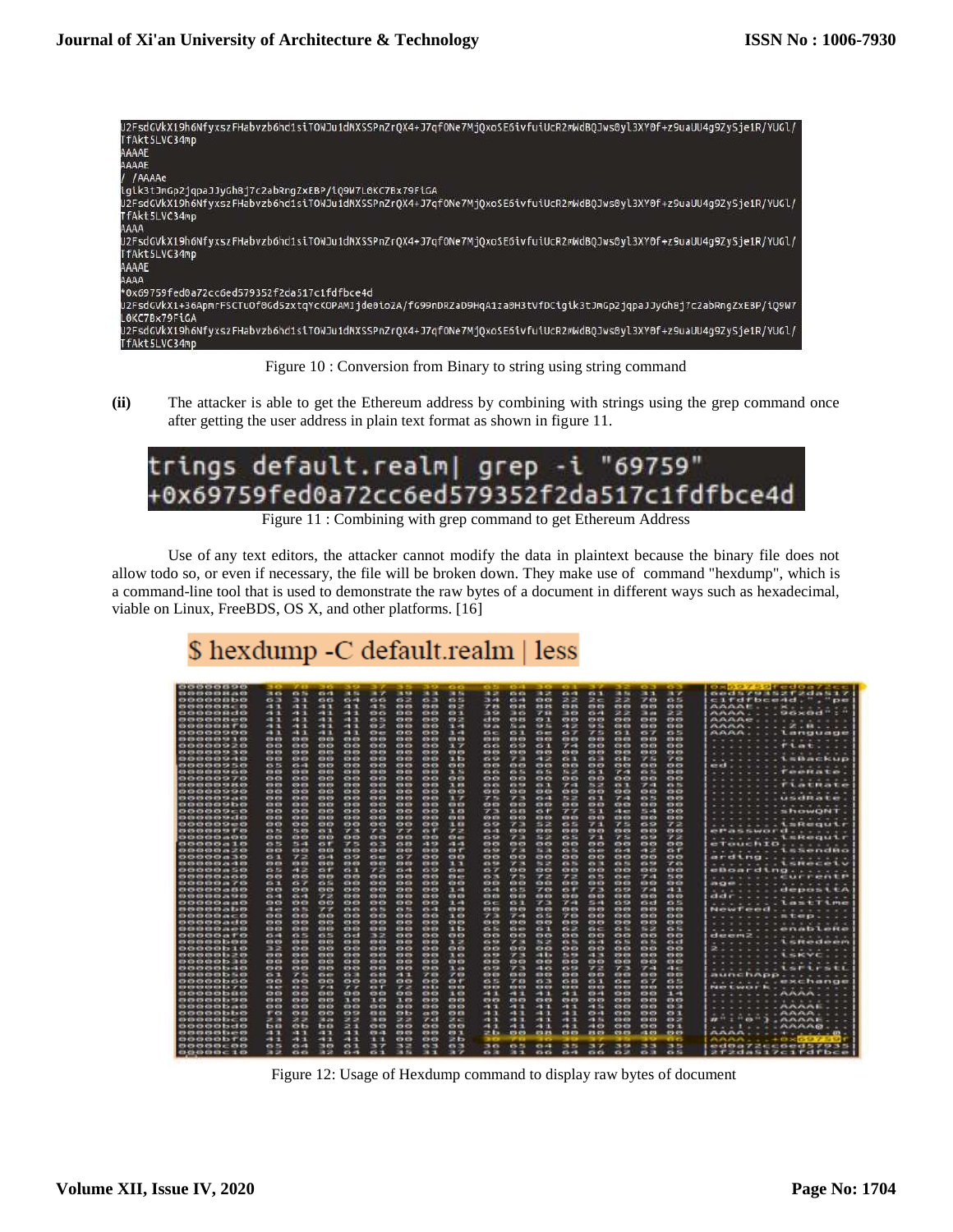When u give the hexdump command, the attacker now get a chance to view the Ethereum address of a user which is shown in the format of binary. The attacker will now evaluate the Ethereum address encoded in binary, by using the hexdump command as shown in figure 12.

**(i) Original Ethereum address :**

0x697**59f**ed0a72cc6ed579352f2da517c1fdfbce4d

**(ii) Attacker attempting to change Ethereum address as** 

0x69759f to 0x69789a

**(iii) Binary format of 0x69759f**

**30 78 36 39 37 35 39 66**

**(iv) Attackers changed Ethereum address Binary format**

**30 7836 39 37 38 39 61**

**(v)** Then finally using **sed-i** command we can replace the text as shown below

### sed -i "s/\x30\x78\x36\x39\x37\x35\x39\x66/\x30\x78\x36\x39\x37\x38\x39\x61/g" default.realm

**(vi)** Then if you run the command of **hexdump** , we can observe that Ethereum address will be changed to attackers address as shown below-

|                                                                      |  |  | hexdump -C default.realm   grep -i "789a" |  |  |  |  |  |  |  |  |  |  |                                                                           |  |
|----------------------------------------------------------------------|--|--|-------------------------------------------|--|--|--|--|--|--|--|--|--|--|---------------------------------------------------------------------------|--|
|                                                                      |  |  |                                           |  |  |  |  |  |  |  |  |  |  | 00000890 30 78 36 39 37 38 39 61 65 64 30 61 37 32 63 63 0x69789aed0a72cc |  |
| 00000bf0 41 41 41 41 11 00 00 2b 30 78 36 39 37 38 39 61  AAAA+0x697 |  |  |                                           |  |  |  |  |  |  |  |  |  |  |                                                                           |  |

### IV.CONCLUSION

In addition, there are several ways in which situations can be utilized by the attacker to figure out where actually the address of user stored, it might be internal or external storage. A clearest example we can consider is changing the email address of friends. Losing the trust between the user and the application, as well as the long string of crypto addresses, is related to the fact that the normal users hardly see their own address, particularly when they display their QR code to their friends or outside world.

#### REFERENCES

[1] M. Mohamadi and T. Ranjbaran, "Effective factors on the success or failure of the online payment systems, focusing on human factors," 7th International Conference on e-Commerce in Developing Countries:with focus on e-Security, Kish Island, 2013, pp. 1-12.

[2]A. Greenberg, "Crypto currency", 2011. [online], Forbes, 20-4-2011, Available at: [http://www.forbes.com/forbes/2011/0509/technology](http://www.forbes.com/forbes/2011/0509/technology-psilocybin-bitcoins-gavin-andresen-crypto-currency.html)[psilocybin-bitcoins-gavin-andresen-crypto-currency.html.](http://www.forbes.com/forbes/2011/0509/technology-psilocybin-bitcoins-gavin-andresen-crypto-currency.html)

[3]S. Jain, U. Rastogi, N. Bansal and G. Kaur, "Blockchain Based Cryptocurrency for IOT," 2019 6th International Conference on Signal Processing and Integrated Networks (SPIN), Noida, India, 2019, pp. 744-749

[4] D. Vujičić, D. Jagodić and S. Ranđić, "Blockchain technology, bitcoin, and Ethereum: A brief overview," 2018 17th International Symposium INFOTEH-JAHORINA (INFOTEH), East Sarajevo, 2018, pp. 1-6.

[5[\] https://en.wikipedia.org/wiki/Vitalik\\_Buterin](https://en.wikipedia.org/wiki/Vitalik_Buterin)